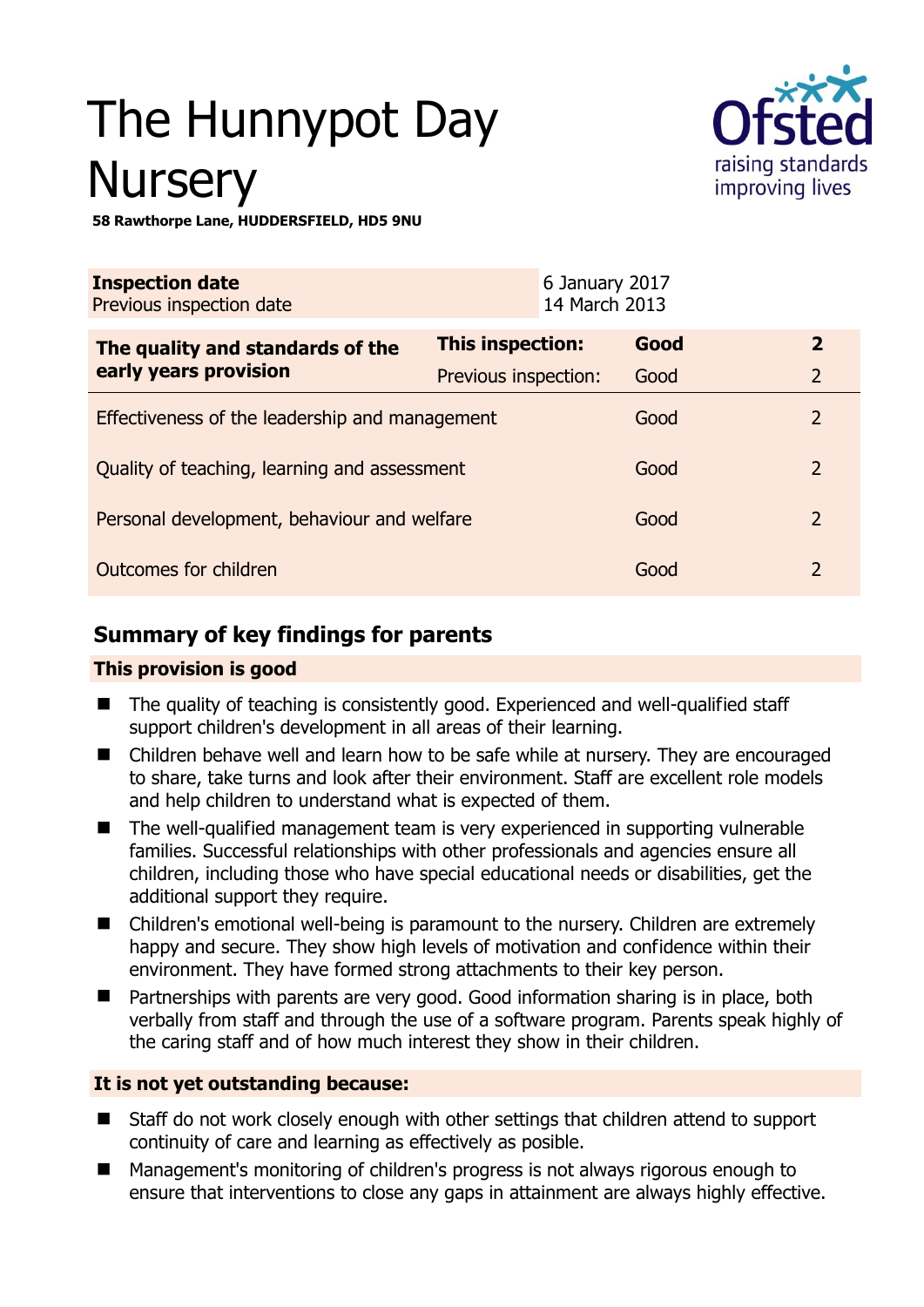# **What the setting needs to do to improve further**

#### **To further improve the quality of the early years provision the provider should:**

- develop partnership working with other settings children attend and encourage them to share relevant information to further support continuity of care and learning
- check more rigorously that action taken to close gaps in learning is effective.

#### **Inspection activities**

- $\blacksquare$  The inspector observed the quality of teaching inside and outside and the impact this has on children's learning.
- The inspector conducted two joint observations with the nursery room manager.
- The inspector held a meeting with the deputy manager and manager of the nursery.
- The inspector spoke with staff and children at appropriate times throughout the inspection.
- The inspector discussed the assessments of children's progress and the planning.
- $\blacksquare$  The inspector checked evidence of the suitability and qualifications of staff working with children and discussed the nursery's self-evaluation and improvement plans.
- $\blacksquare$  The inspector took account of the views of parents spoken to on the day.

## **Inspector**

Carly Polak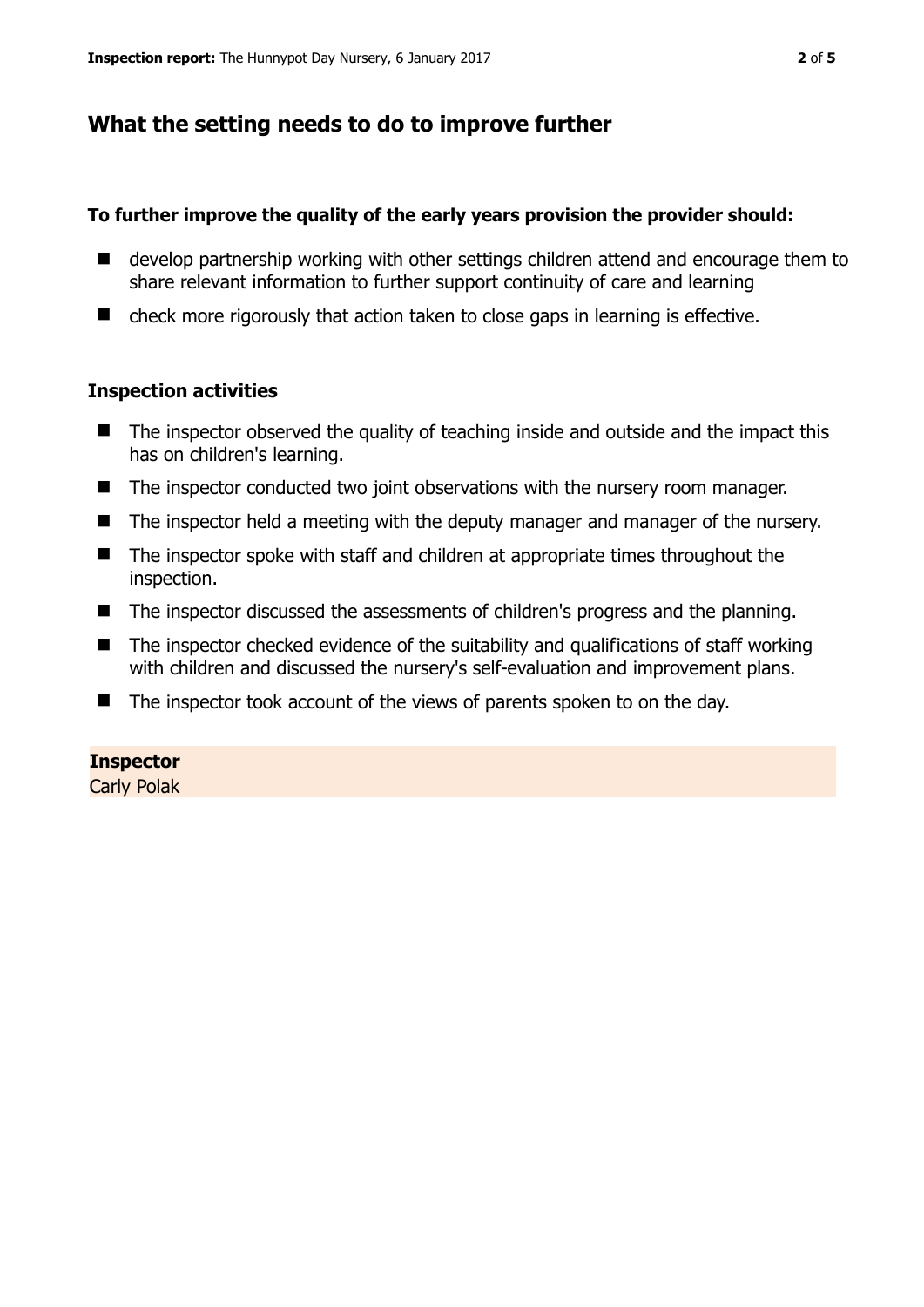# **Inspection findings**

#### **Effectiveness of the leadership and management is good**

The management team is experienced and well qualified, which has a positive impact on the overall effectiveness of the nursery. Management works closely together to support staff and make improvements to practice. Self-evaluation is embedded into practice and the views of children and parents are acted upon. Staff implement well-focused improvement plans, which helps them raise the quality of the provision effectively. The careful planning for and introduction of a room manager has been successful. This role enables all staff to feel fully supported and their teaching skills to be monitored. Arrangements for safeguarding are effective. Robust recruitment procedures help ensure that all staff are suitable to work with children and have a good understanding of child protection procedures.

#### **Quality of teaching, learning and assessment is good**

Staff have high expectations of all children. Activities are stimulating and match children's interests and capabilities. Babies enjoy the sensory experience of mixing paint with ice. They use their hands to make marks in the paint and investigate the ice. They are fully engrossed and curious for significant periods of time. Older children's skills in listening, communication and speaking are particularly good during circle-time sessions. They demonstrate their thinking skills as they talk about the story of the week. They discuss shadows and how the moon in the story makes the, 'Big bad mouse' appear. Staff are skillful in promoting active learning. Toddlers particularly enjoy exploring the garden to find the jungle animals hidden there. They use binoculars they have made to search for them.

#### **Personal development, behaviour and welfare are good**

All children settle quickly in to this warm, welcoming and friendly environment. This is because staff provide effective settling-in sessions and form excellent relationships with parents from the start. Staffing arrangements are consistent and children readily seek out the staff members they know for comfort when needed. Staff help children prepare emotionally for when they move rooms within the nursery. Children confidently manage their personal hygiene routines and are developing their independence skills as they wash their hands, pour drinks or select snacks. This helps children develop their skills in readiness for school. Children particularly enjoy their time outside. They thoroughly enjoy exploring and experimenting as they develop their physical skills in the fresh air.

## **Outcomes for children are good**

All children, including those who start below expected levels of development, make good progress in their learning. They show confidence in their environment and begin to make choices about how and what they want to play with. Their personal, social and emotional development are supported well, which promotes their confidence and self-esteem. Children are developing their mathematical skills as they enjoy counting songs, looking at shapes and matching by colour. They are well prepared for their next stage in leaning, such as school.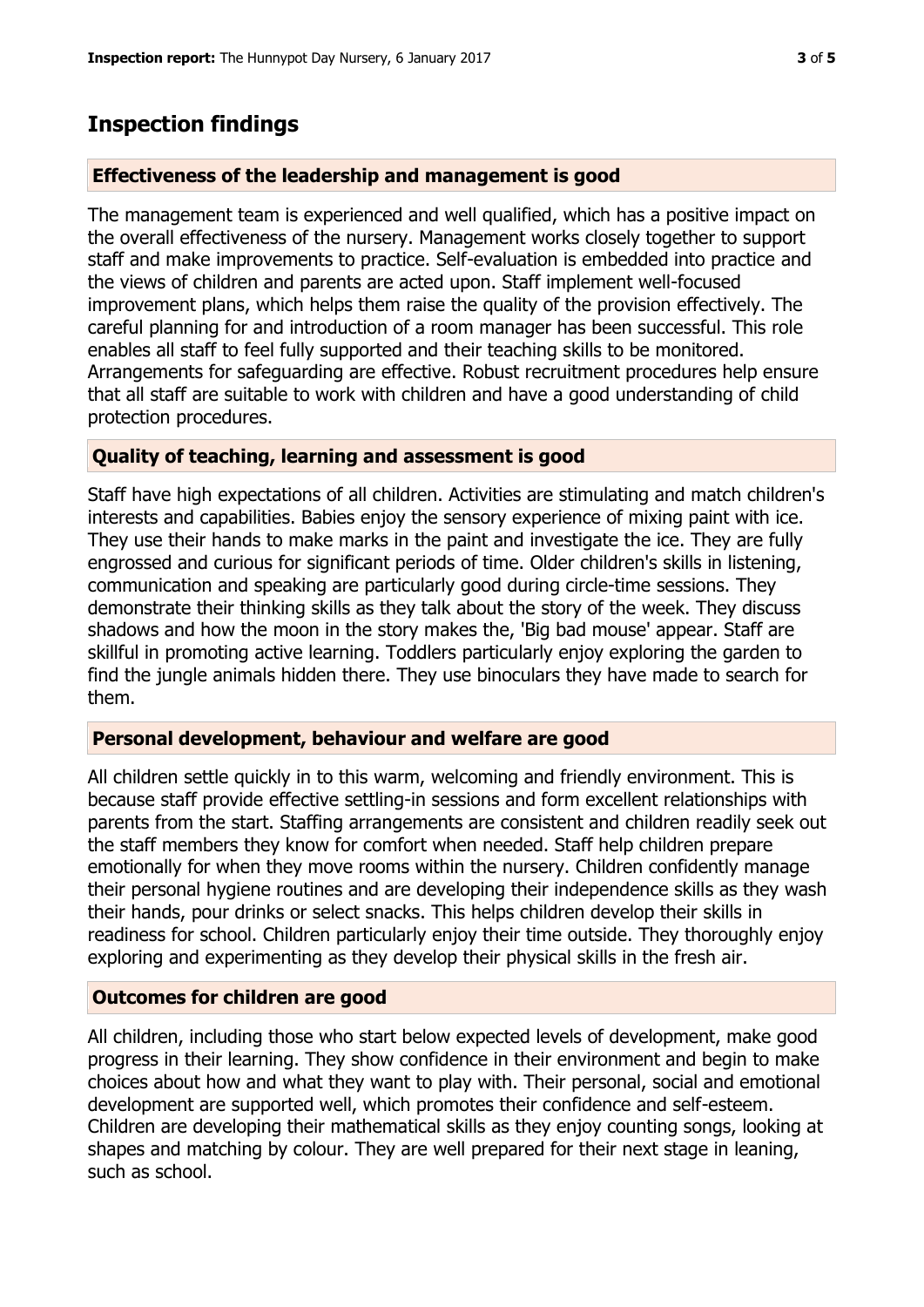# **Setting details**

| Unique reference number                             | EY453500                                                                             |  |
|-----------------------------------------------------|--------------------------------------------------------------------------------------|--|
| <b>Local authority</b>                              | <b>Kirklees</b>                                                                      |  |
| <b>Inspection number</b>                            | 1066324                                                                              |  |
| <b>Type of provision</b>                            | Full-time provision                                                                  |  |
| Day care type                                       | Childcare - Non-Domestic                                                             |  |
| <b>Registers</b>                                    | Early Years Register, Compulsory Childcare<br>Register, Voluntary Childcare Register |  |
| Age range of children                               | $0 - 17$                                                                             |  |
| <b>Total number of places</b>                       | 62                                                                                   |  |
| Number of children on roll                          | 69                                                                                   |  |
| Name of registered person                           | The Hunny Pot Day Nursery (Huddersfield) Limited                                     |  |
| <b>Registered person unique</b><br>reference number | RP527761                                                                             |  |
| <b>Date of previous inspection</b>                  | 14 March 2013                                                                        |  |
| <b>Telephone number</b>                             | 01484515528                                                                          |  |

The Hunnypot Day Nursery was registered in 2012. The nursery employs 16 members of childcare staff. Of these, 13 hold appropriate early years qualifications at level 3 or above. The nursery opens from Monday to Friday all year round, except for bank holidays. Sessions are from 7.30am until 6pm. The nursery provides funded early education for two- , three- and four-year-old children.

This inspection was carried out by Ofsted under sections 49 and 50 of the Childcare Act 2006 on the quality and standards of provision that is registered on the Early Years Register. The registered person must ensure that this provision complies with the statutory framework for children's learning, development and care, known as the early years foundation stage.

Any complaints about the inspection or the report should be made following the procedures set out in the guidance 'Complaints procedure: raising concerns and making complaints about Ofsted', which is available from Ofsted's website: www.gov.uk/government/organisations/ofsted. If you would like Ofsted to send you a copy of the guidance, please telephone 0300 123 4234, or email enquiries@ofsted.gov.uk.